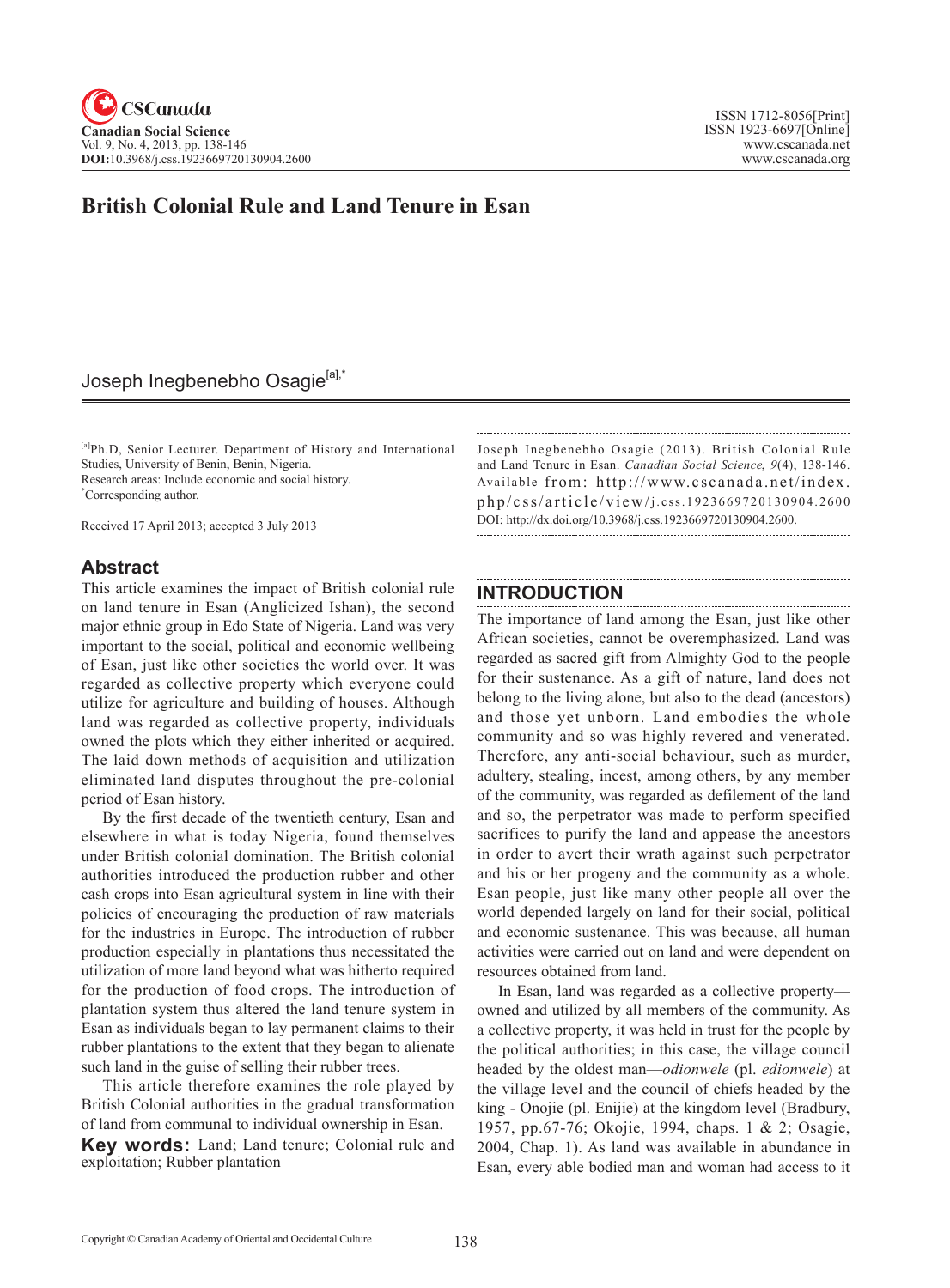either for building or other economic endeavours such as farming without impediments. However, nobody had the right to alienate land either as a gift or otherwise without the permission of those at the helm of affairs in the community

At the beginning of the twentieth century however, the people of Esan, like other peoples in Nigeria, found themselves under British rule. The British authorities in order to realize their economic purposes in Nigeria introduced the cultivation of cash crops such as rubber into the economy of the people. At the initial stage, rubber was obtained from the trees that grew wild in the forest. When this source was no longer able to meet the needs of the colonial authorities, they encouraged the people to cultivate rubber communally in plantations and later in individual plantations. Later, the plots of land in and around the towns and villages were covered with rubber plantations. So, the farmers had to move farther into the forest in search of new plots of land to put to cultivation. The introduction of rubber cultivation and plantation system into the economy of the people thus increased the demands for land in large sizes by the farmers. As more land began to fall into the hands of individuals through the cultivation of rubber in plantations, the control which the community exercised on land began to wane. Before the end of colonial rule, some people had begun to alienate the plots of land on which they had rubber plantation in the guise of alienating their rubber trees.

# **PRE-COLONIAL LAND TENURE**

In pre-colonial Esan, land (*oto*) was in theory communally owned, with individuals and families - as among the Igbo, only enjoying usufructuary tenure (Afigbo, 1980, p.3). One of the principles guiding the acquisition of land in pre-colonial Esan was that for every individual to sustain himself and his family, he should have the right of direct access to the resources, land included, of the territory controlled by the political entity to which he belonged (Colson, 1977, pp.193-215). The use of land was therefore, the inalienable right of individuals only insofar as they are members of the community (Diduk, 1999, pp.195-217). Every Esan had usufruct rights over land in his village or community. This meant that land was only acquired for its utility and that every man had unfettered access to it either for building, farming or other economic activities. Such a right could however not be sold or ceded as land was regarded as sacred as well as a gift of nature. Once a man took possession of a piece of land, either by direct acquisition or inheritance, it remained his own perpetually. Another principle was the recognition of an individual's right to anything he had created, whether a homestead or farmland. The land on which a man built his house belonged to him. In the words of Okojie,

A man owned the piece of land on which he had his house. The land with the cleared area around it belonged to him and his children. If he left it to go and build somewhere else within or without the village, no one else had the right to build on the site…. If the house had fallen down and the place had become bush, the old building site … was still his sacred possession (Okojie, 1994, p.133).

The acquisition of land for farming on the other hand was based on the principle of *Ono ka gbe egbo yalen egho* (he who first deforest a piece of land own it) or the "rights of first occupation". This means that a man who first clears a piece of virgin forest owns. According to Okojie, The basic law over farm land was that HE WHO FIRST FARMED A VIRGIN FOREST, A LAND HITHERTO UNCLAIMED, OWNED IT. This means that in Esan custom the first man to clear a forest, cut down the trees for the purpose of farming, owned it OVER GENERATIONS…. The piece of land thus acquired became family property, passing from father to son (Okojie, 1994, p.134).

Individuals thus had *de facto* ownership over the plot(s) of land which they cultivated. This practice is fundamentally different from what Bradbury says existed in pre-colonial Benin where, according to him,

No rights in fallow land are recognized. Once a man has cleared land, planted it over two or three years and then let it go fallow, it reverts to the community though it is not likely to be recleared till some years later. In fact some individuals return to the same piece of land after a period of years but they do not thereby establish any additional claim to it (Bradbury, 1957, pp.44-45).

Even with the shifting cultivation system which was practiced in Esan, in which a plot of land was left fallow for a number of years to regain fertility after it had been cultivated for about two to three years, no other person could encroach on it without the express permission of the owner. However, individuals had no right whatsoever to sell land. Even when a man had the intention of selling a plot of land, it was unlikely that someone would pay for what was freely available and required little effort to acquire. From the above, it is clear that the general assumption by Ekundare (1973, pp.39-40) that, in Nigerian chiefdoms, the traditional rulers were responsible for allocating farmland to families that wanted them, did not obtain in Esan.

Every Esan village was surrounded by vast cultivable land which was more than enough for the people to farm. It was however, generally believed that land belonged to the Onojie (pl. Enigie) [king] who was regarded as God's representative on earth. This statement in actual fact seems to refer to the political authority which the Onojie wielded over the occupiers and users of the land rather than the actual control of its usage (Bradbury, 1957). However, the authority over land in each Esan village was vested in the Odionwele [village head] who, in conjunction with the village council (*eko edion*) held land in trust for the people. This seems to be the general practice even among various ethnic groups in areas known today as Nigeria. Describing ownership of land in Benin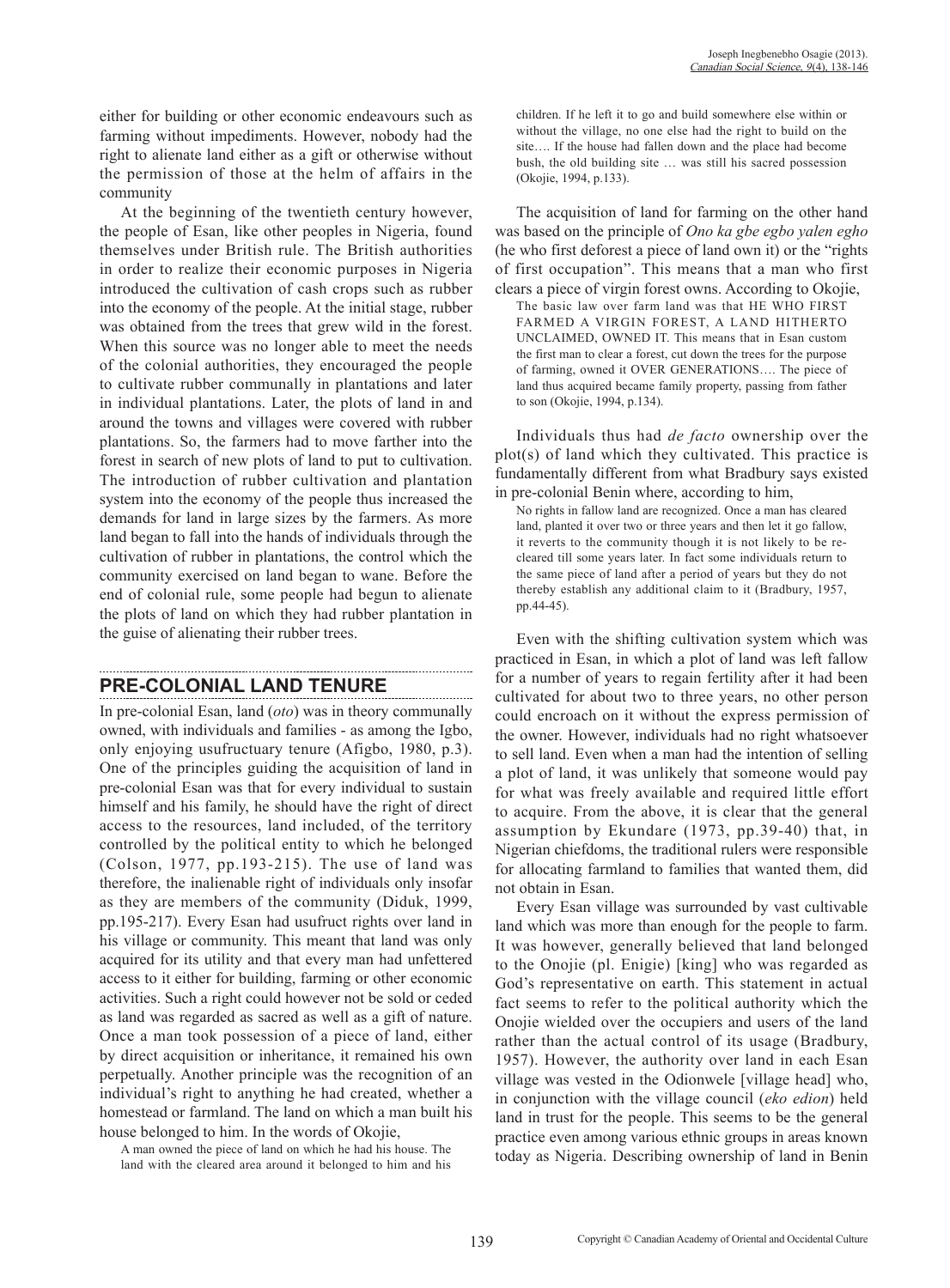kingdom, Bradbury says that, "... real ownership [of land] was at the village level, with the odionwere (senior elder) and edion (elders) exercising powers over its use and allocation" (Bradbury, 1957, p.76).

However, the Onojie had the right to acquire land in any part of his kingdom for communal use such as market (*eki*), cemetery (*egbi Itolimin*), shrine (*aluebo*) and playground (*ukpugbele*), without hindrance. Marketplace, like play grounds, legitimately belonged to the Onojie, hence main markets, especially those located in the headquarters of the kingdom – *Eguale,* in all Esan communities are named after their Enijie. For example, the main market located at Eguale, Ekpoma, Irrua, Ubiaja and Uromi a kingdom is known as, *Eki Ojieekpoma* [market of Onojie of Ekpoma]. Unlike in other parts of the country, especially among the Hausa and Yoruba, there were no royal estates or lands attached to certain offices of states in Esan The main features of royal estate according Elias was that,

…. They were permanently attached to the official head, to certain ruling houses and to important chieftaincies whether (1) by right of first occupation or of conquest, as in the case of royal families whose heads originally founded the new site or subjugated the former occupiers, or (2) as rewards by some conquering leader to some henchmen or warriors for military services, or (3) to buttress the reputation of the overlords by endowing loyal sub-chiefs with gifts of land for political reason (Elias, 1971, p.75).

Like other citizens, the Enigie in Esan had what could be called *oto ojie* "palace land". These were the plots of land which previous Enigie, had over the years acquired or inherited from their fathers - predecessors - succession to the throne in Esan was and still is by primogeniture. Such plots of land could be located in different villages making up the kingdom. In order to sustain themselves and their families, the Enigie had their own farms which they cultivated by the labour provided by members of their families and other members of the various villages under their jurisdiction. As land had no pecuniary value in pre-colonial period, there was no need for the Enijie or other members of the communities to acquire land beyond what they could utilize. The Enijie, like other members of the community acquired land purely for utility, either for building of houses, farming or for other economic activities. It was however, generally assumed by some writers that individual ownership of land was alien to the people of what is known today as Nigeria. In the words of Viscount Haldane, "[l]and belongs to the community, the village or the family, never to the individual (Haldane, 1921 cited in Elias, 1971, p.75).

This assumption is not totally true of Esan. This is due to the fact that there were two levels of land ownership

in Esan – the individual and the community, unlike what existed among the Igbo people (Azuka, 1983, pp.853-871; Igbokwe, 2002, pp.22-28). In pre-colonial time, when an individual required a plot of land to build a house, he simply approached the head of his family [his father or uncle] or any of his relatives, who, as a matter of policy, allocated from among his plots of land within the village to him. Once such request was granted, the individual became the owner of the plot(s) of land in perpetuity. There were however, two ways by which an individual could obtain land for farming. The first was through inheritance, mainly from father to son. The second was through personal acquisition from the community's virgin forest. At the beginning of the farming year, the village council authorized the demarcation of a section of its virgin forest from which anybody in need could clear as much as he could utilize for farming in that season. Any portion that an individual deforested and utilized for farming in that year belonged to him so long as he continues to utilize it within the context of the shifting cultivation system which was practiced by the people (Okojie, 1994, Chap. 5; Osagie, 2004, pp.17-25).

The classification of land into town land, village land, lineage land and family land among the Igbo (Dike, 1993, pp.853-871; Igbokwe, 2002, pp.23-38) did not obtain in pre-colonial Esan. What is regarded among Igbo as town and village land on the one hand and family and lineage land on the other could in Esan be regarded as community and individual land respectively among the Esan. As mentioned earlier, the Onojie did not have direct control over the land in the villages in Esan. Land, especially virgin land, was controlled by the village councils. What is regarded as family land was land or plots of land owned by a man, from which he could give out to anyone, especially his grown-up sons, while still alive.<sup>1</sup> On his death, his plots of land would be shared among his male children with the eldest son, as prescribed by tradition, taking the largest share. The children thus, became the new [individual] owners of the plot(s) of land thus allotted to them. So, in Esan, there were no lands that could be said to be owned or controlled by lineage or extended family heads. What belonged to the head of a lineage or extended family in Esan were the plots of land which he either inherited from his father or acquired by himself and which also, would be inherited on his death, by his sons only. So, at every point in time, individuals had control over the land which they either inherited or acquired. There were no plots of land in Esan that could be regarded as "abandoned" and so, could therefore, revert to the community. Any plot of land that had been inherited or acquired by an individual would never be

<sup>1</sup> The method by which a man, while still alive, gives out some of his plots of land to any of his grown-up sons is known as *ivian'obo* [branching off] in Esan. This is when a man gives some of his plots of land to any of his group-up sons to commence his own family life. If the man feels that the son has served him well, he will in addition marry a wife for him and give him some seed yams and agricultural tools.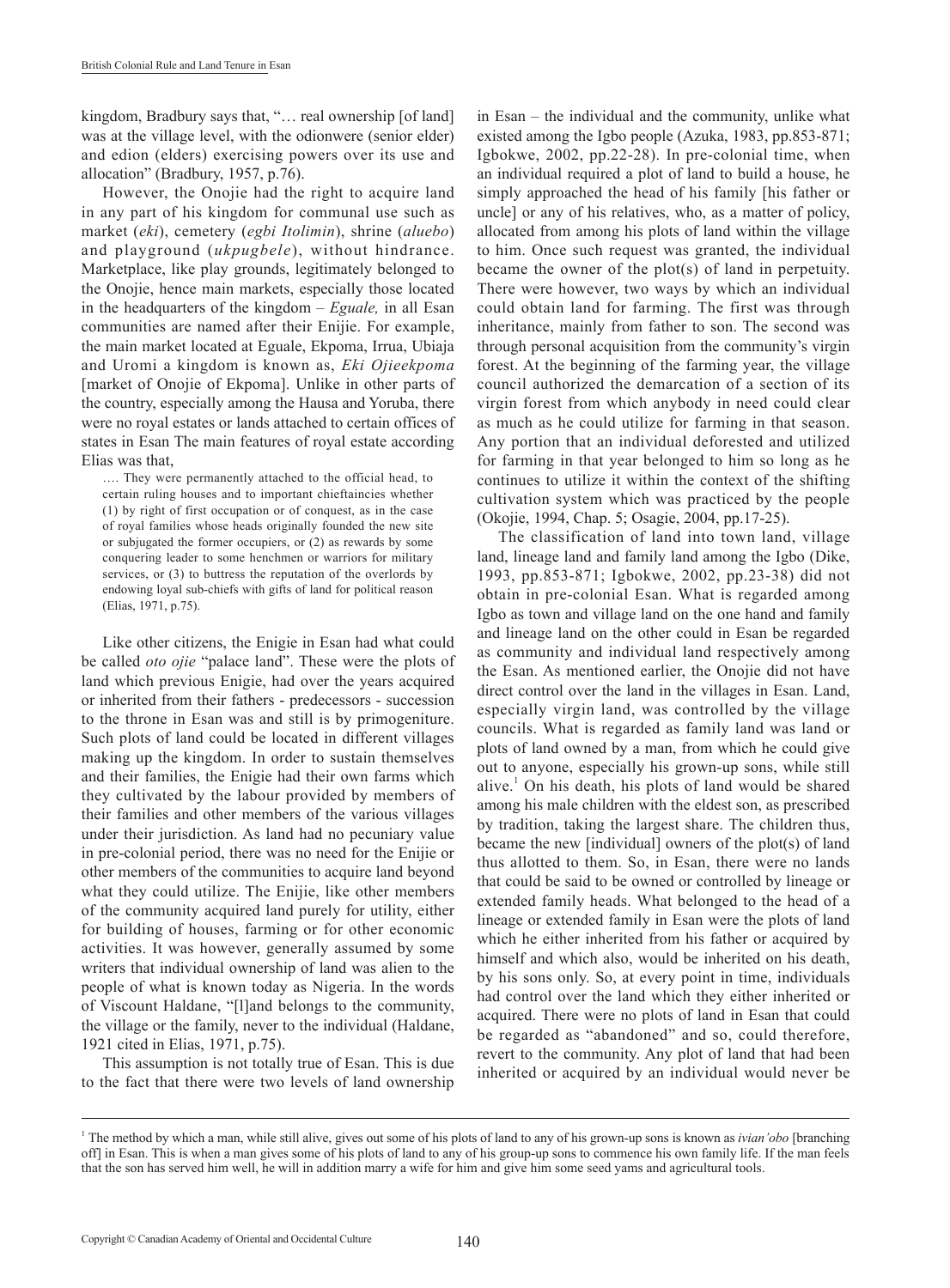regarded as abandoned and thus revert to the community. This is because there was always someone to inherit land that was owned by someone; even if such a person had no offspring.<sup>2</sup> The only exception was the plots of land belonging to a person who committed serious crime and was on conviction by the appropriate authorities, either expelled from the village or executed. The property of such person including his plots of land, were acquired by the Onojie or Odionwele depending on whether the case was tried at the kingdom or village level. (Okojie, 1994, pp.125-132).

However, there were certain plots of land that were communally owned and so, could be regarded as communal land. These included "virgin land", open land at the centre of the villages such as village squares, market places, cemeteries and sacred groves, among others. "Virgin lands" as the name implies, were the forests which had not been cultivated for the first time. Any land in and around the village that had not been specifically assigned to or used by any individual was communally owned. Village squares were the venue of meetings of village councils [*eko-edion*] and were also used for recreation or other social activities such as dancing and wrestling during festive periods. Market places were venues where economic activities were carried out. Village cemeteries were the places where persons who died unnaturally or of abnormal diseases were buried. The ancestral shrines owned by the village or kingdom were situated in the sacred grove. These were the land in Esan which remained perpetually the property of the villages or kingdoms which no person could trespass or acquire. All other plots of land were therefore, owned either by individuals in precolonial Esan.

The people of Esan cultivated annual and biennial crops which were harvested within the period of one to two years. Although they also cultivated fruit trees, this did not develop into plantation system - a practice which characterized the colonial period. As a result of the cultivation of annual and biennial crops and the adoption of the shifting cultivation system, the number of farmland owned by individual farmers were not located in one area. After a farmer had cultivated a plot of land for about two to three years and the land was no longer yielding bountiful harvest, he abandoned it to lie fallow and moved on to a fresh plot or the one that had been left to fallow and had regained fertility after a considerable number of years. The practice was that a plot was used in the first year for the cultivation of yam with maize inter-cropped in rows and women planted vegetable crops around the stumps. In the following year, the land was planted with maize, cassava, pepper among others before it was left to

fallow. This was why Esan farmers acquired as many plots of land as they could put to productive use in different locations as long as they did not encroach on the plot(s) of land that belonged to other persons. This practice again contrasted what Bradbury says existed in Benin where a farmer had to intimate his colleagues of his intension to clear land progressively in a given direction over a period of time:

…. The only exception to this rule [that a native of a village could farm anywhere] occurs where an individual intimates his intention to clear land progressively in a given direction over a period of years, in which case no other person should obstruct him by making a farm across his intended path) Bradbury, 1957, pp.44-45).

As Esan people lived in communities, they also had their farms close to one another. This proximity of farms enabled farmers to render mutual assistance to one another and share common experiences. The fragmentation of farmlands prevented the emergence of big landlords who had vast plots of land [estate] in one location.

Strangers were received with open arms in pre-colonial Esan and were willingly allotted plots of land to farm if they requested. A stranger in this regard means anyone who is not a member of a particular village, even if he/she were Esan. A man from one village is therefore, a stranger in another village. A stranger who needed a plot of land had to go through an indigene of the village who would allocate to him one or two out of his numerous farmlands, after obtaining the permission of the elders in council (Okojie; 2004, p.135). If about three or more strangers from the same village or kingdom came into anther village, they had to approach the elders in council who would allocate land to them (Bradbury, 1957, pp.76-77; Okojie, 1994, p.135). Land was thus given to strangers on the condition that they did not cultivate permanent crops, such as kolanuts on it. In the case of wholesale migration of persons from one kingdom to another probably due to war or natural disaster, the Onojie had to be informed who would allocate land, usually virgin land, to them in any village. If such individuals decide to return to their original homeland at any point in time, the land would revert to the community. If on the other hand, they decide to settle permanently in their new home, after they must have performed the necessary rites, they and their progeny would enjoy the same rights as the indigenes (Okojie, 1994, p.135). Any other stranger who had lived in a village for a considerable number of years and if he so desired, could approach the elders in-council through his original benefactor, that he wanted to "naturalize" and become a member of the village. If his request was granted, he would be made to perform some prescribed

<sup>&</sup>lt;sup>2</sup> It was very rare to find a man who has no offspring in Esan. If however, a man dies without any offspring, his nephews or cousins will inherit his property including landed property. There are however, situations in which the property including landed property of a man who died without offspring are inherited by his eldest male God son [*oro*]. It is regarded in Esan that a man's God children are the children he should to have had.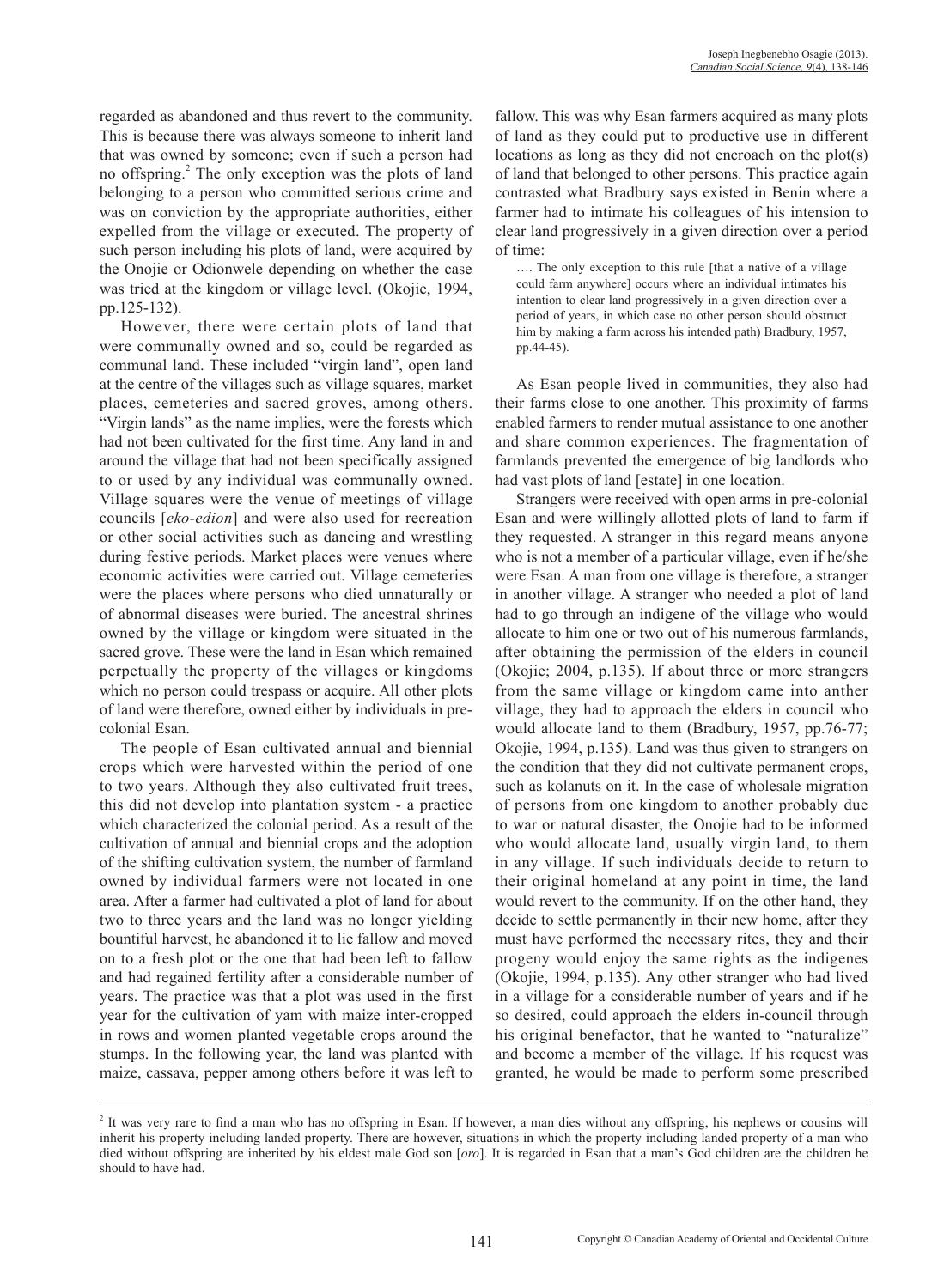traditional rites, after which he would enjoy the same privileges including that of use of land, as indigenes of the village.

The above was therefore, the nature of land acquisition and utilization that existed in Esan before the emergence of the Europeans who introduced a different mode of production which altered land tenure in Esan.

#### **CONQUEST AND COLONIZATION AND LAND TENURE IN ESAN** ......................................

The coming of the British and eventual colonialization of the people altered land tenure system inEsan. Esan did not have any direct contact with Europeans until after the conquest of Benin Kingdom by the British in 1897. It should be recalled that trade dispute between Oba Ovonranmwen of Benin and British officials led to the crisis in which Consul Phillips and members of his expedition were ambushed and killed by Benin warriors at Ugbine in January, 1897, for defying the order of the Oba to delay their visit to the kingdom. This encounter led to a brutal reprisal by the British forces against the Oba and his kingdom leading to the fall of the kingdom in 1897 (Igbafe, 1979, pp.37-75). The conquest and colonization of Benin provided a base from which British officials launched their incursion into Esan in order to bring the people under their rule. The people did not however succumb to British forces without stiff and heroic resistance which proved too costly for the invading forces. The people resisted the British forces and their superior weapons for over eight years. In fact, the resistance delayed the establishment of effective colonial administration in Esan and its environs until the middle of the first decade of the twentieth century. Unlike Benin kingdom that was conquered and colonized after a single battle in 1897, it took the British expeditionary forces series of battles which lasted between 1899 and 1906 before Esan was finally conquered and brought under colonial rule (National Archives, 1982: xiv; Igbafe, 1979, pp.37-74).

With the successful conquest and establishment of colonial rule, the stage was set for the massive exploitation of the human and natural resources which abound in Esan. The territory was rich in agricultural and forest products. The soil was fertile and this had enhanced agricultural activities in the area before the coming of the British. The forest was replete with abundant natural resources such as palm produce and rubber which were in high demand in Europe. The demands for these products were necessitated by the Industrial Revolution of the nineteenth century. Natural rubber was needed for the production of bicycles and motor tires as well as insulation materials for electric cables. Palm oil on the other hand, was needed for the lubrication of machines while palm kernel was used in the pharmaceutical industry. The cultivation and production of these crops, especially natural rubber and the emergence

of salaried middle class such as soldiers, policemen, clerks, interpreters, cooks among others (Dibuk, 2002, pp.195-217), contributed to the alteration of land tenure not only in Esan, but in the whole of what is known today as Nigeria. According to Dike,

The British occupation of Nigeria introduced new forms of land holding in Nigeria which, although they did not completely supersede the traditional or indigenous forms, have greatly influenced and supplemented them. Westernization, demographic factors, and the introduction of money economy are the major contributors to changes in the traditional land tenure system…. (Dike, 1983, pp.853-871)

# **INTRODUCTION OF RUBBER PLANTATION**

At the early stage of colonial rule in Esan, natural rubber was obtained from rubber bearing trees namely *Funtumia Elastic* (locally known as *Obadan*) which grew wild in the forest. Later, the British officials realized that the products from wild trees were no longer sufficient and so they encouraged the people to cultivate rubber trees in communal plantations. This was in line with traditional land tenure. Communal plantations were therefore communally owned. One of the intrinsic ingredients for plantation system was land – large acreage of land; much more than what was required for cultivation of food crops. So between 1906 and 1913, large number of communal rubber plantations dotted the whole of Esan (Osagie, 2004, pp.87-89). In 1913, para rubber (H*avae Brasiliensis*) was introduced into Esan and British officials encouraged farmers to develop individual rubber plantations (Fenske, 2010, pp.7-9). This was facilitated by the establishment of agricultural stations at Ubiaja, the headquarters of Ishan (Esan) Division, where rubber seedlings were distributed free of charge to farmers to transplant in their farms. By 1939 when the Second World War commenced, there was large number of individual rubber plantations in Esan. In a report dated 18 August, 1943 and sent to the District Officer of Ishan Division, Mr. A.A. Adeniyi, a rubber inspector in Esan revealed that the people of Iruekpen, a village in Ekpoma, had para-rubber plantations covering a distance of about two miles. He estimated the number of trees in the plantations, which were already due for tapping, to be between 4,000,000 and 5,000,000 (N.A.I., I.D. 744, Rubber Production, 1944). In another report in the same year, one colonial official estimated that "1323 farmers had 605 acres of matured rubber in Ishan, with roughly another 1000 acres planted to young trees" (N.A.I., I.D. List of African Plantations, 23/6/43).

At the peak of the Second World War, there were vast rubber plantations all over Esan. In fact, most of the plots of land surrounding the villages which had hitherto been used for the cultivation of food crops were covered by rubber plantations. This trend continued until the end of the Second World War, when the demand for natural rubber in the international market fell due to the resumption of rubber production in the Far Eastern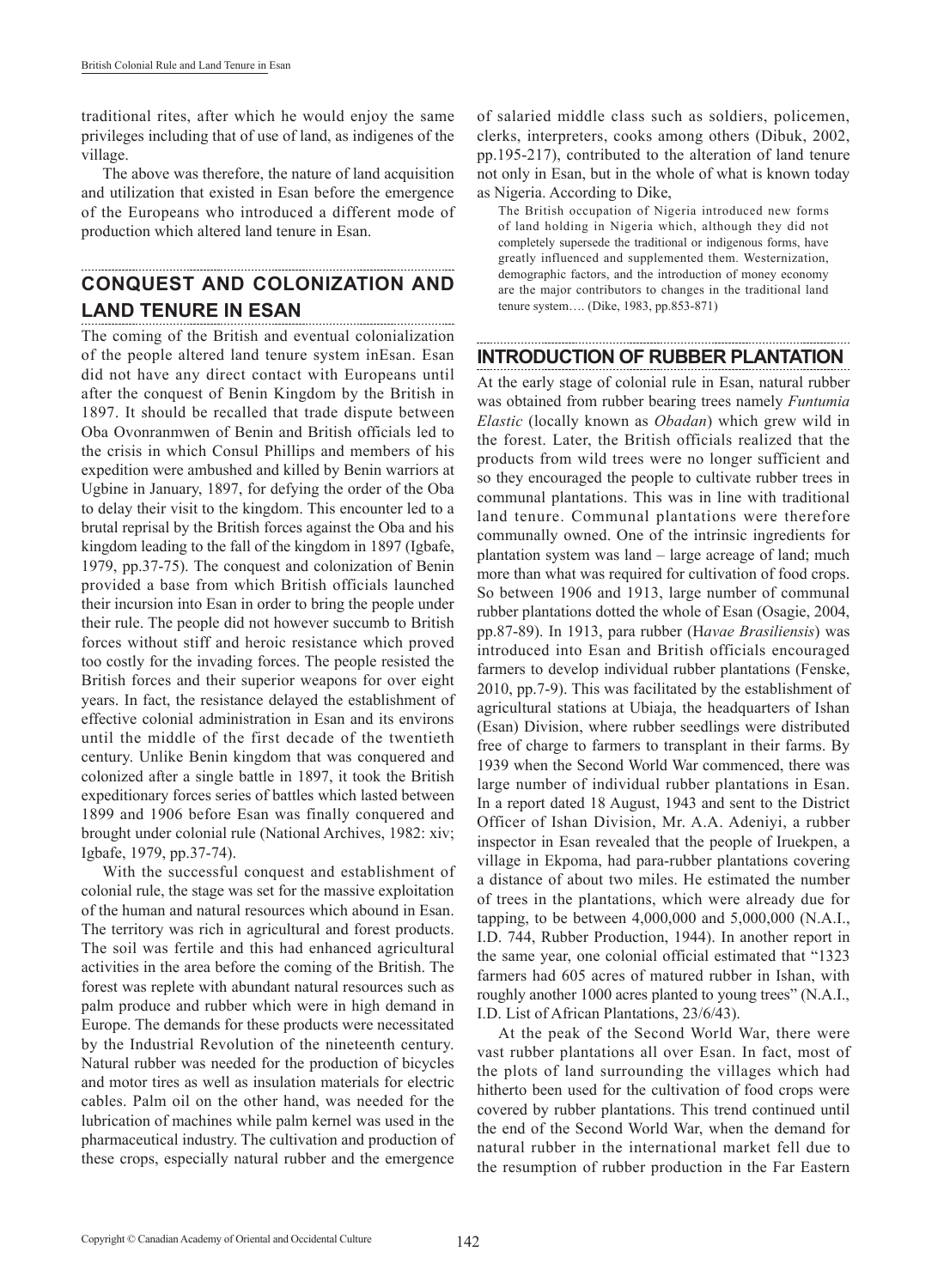countries. This situation, coupled with the invention of synthetic rubber, led to a saturation of the rubber market in Europe as production exceeded demand. According to the *Economist*,

…after the liberation of the Far Eastern sources of supply, once the productive capacity of natural rubber is fully restored, combined crude and synthetic rubber capacity will be greatly in excess of prospective demand… perhaps by as much as one million tons a year or about a third of capacity (*The Economist*, July, 1944, p.27).

These developments affected rubber production which began to witness a downward trend in Esan as well as in Nigeria. A situation then arose in which large number of rubber plantations in the various towns and villages were no longer being tapped by their owners as rubber production became unattractive and unprofitable. These were rubber plantations that had occupied vast portions of land in all parts of Esan.

The introduction of plantation system by the colonial authorities thus altered land tenure in Esan. In pre-colonial time, cultivation of permanent crops in plantations by individuals was not a common practice. The few permanent crops such as kolanut trees were planted in one or two rows along bush paths leading to the farms and empty spaces around village grooves and shrines. This means that permanent crops were cultivated in communal land and so, the owners could not lay claim to the land in which the trees were planted. An individual could have between three and ten kolanut trees at a particular location or mixed with some coconut trees of another person. However, tree crops were a minor feature of precolonial land tenure in Esan. Those that grew wild such as palm trees were communally owned, and no individual rights to them were recognized. So, the cultivation of permanent crops did not develop into large plantations as the products of these trees did not have commercial value. The fruits were only needed for personal consumption, entertaining guests and presentation during traditional ceremonies such as marriages, initiations and burials.

With the introduction of plantation system by the colonial authorities, individuals began to acquire plots of land beyond what they hitherto needed for the cultivation of crops. In the pre-colonial times, a farmer required a few plots of land in different locations which he cultivated rotationally every four to six years depending on the fertility of the soil. With the introduction of plantation system, a farmer would cultivate food crops on a plot of land for about two or three years and instead of abandoning it to fallow, would plant cash crops, such as rubber, on it and then move to another plot. Cultivation of rubber in plantations thus led to increase in the size of land being acquired by farmers for the cultivation of food crops and thereafter rubber. The plots of land which individual farmers possessed increased much more than were hitherto needed for food crops cultivation. This large scale cultivation was facilitated by the availability of additional labour which was provided by migrant Igbo and Urhobo labourers who flocked Esan in search of employment in the rubber industry (N.A.I. BenProf C.S.O 26/2).

The farmers did not cultivate cash crops on plots of land which were being put to use for the first time but were planted on the last year of the cultivation of the land, when the plot would have been left to fallow. As the plots of land that were left to fallow became fewer or non available, the farmers found themselves continually moving into the deep forest for fresh land to cultivate. This was how Esan farmers began to move far away from the villages in search of virgin forest to cultivate, thus, leaving the plots of land in and around the villages and towns covered with rubber trees. This situation was similar to what happened in Benin on which the colonial authorities commented in 1946 that, "Benin is still cursed by rubber…. All the best land near Benin has been seized by the Chiefs…. for rubber plantations" (N.A.I. BenProf, 1946 Annual Reports).

As noted earlier, after 1945, with the end of the Second World War, the price of rubber had fallen drastically in the international market. It was therefore no longer lucrative to produce rubber and so, the dream of the farmers who cultivated large scale rubber plantations became a mirage. In spite of this, the farmers did not totally abandon their rubber plantation. While some still tapped their trees to earn some cash to meet their immediate needs, others rented their plantations to tappers from whom they collected monthly fees. Some others gave out their plantations on share-cropping basis. The farmers also did not cut down the rubber trees to cultivate food crops as they could not afford to see their investment go down the drain; neither did they allow other members of the community in need of land for either farming or building of houses the use of such "abandoned" plantations. The only persons that still had unfettered access to the rubber plantations were the owners of the rubber trees. As in pre-colonial period, land at this stage in Esan still had no pecuniary value apart from its use for farm and building purposes. However, the cultivation of permanent [rubber] trees on land began to change the perception of Esan people on the ownership of land. While the land still theoretically belonged to the community, the permanent crops belonged to individuals. Even when someone else needed the land for building and the owner of the rubber trees refused, there was nothing anybody could do about it "since it was not possible to build on trees" (Okojie, 1994, p.137). So, in terms of utility or "ownership" of land, the owner of permanent crops had an upper hand. This is because no other person could make use of any plot of land with permanent crop without the expressed permission of the owner of the trees. The community could also not take over such plots of land except for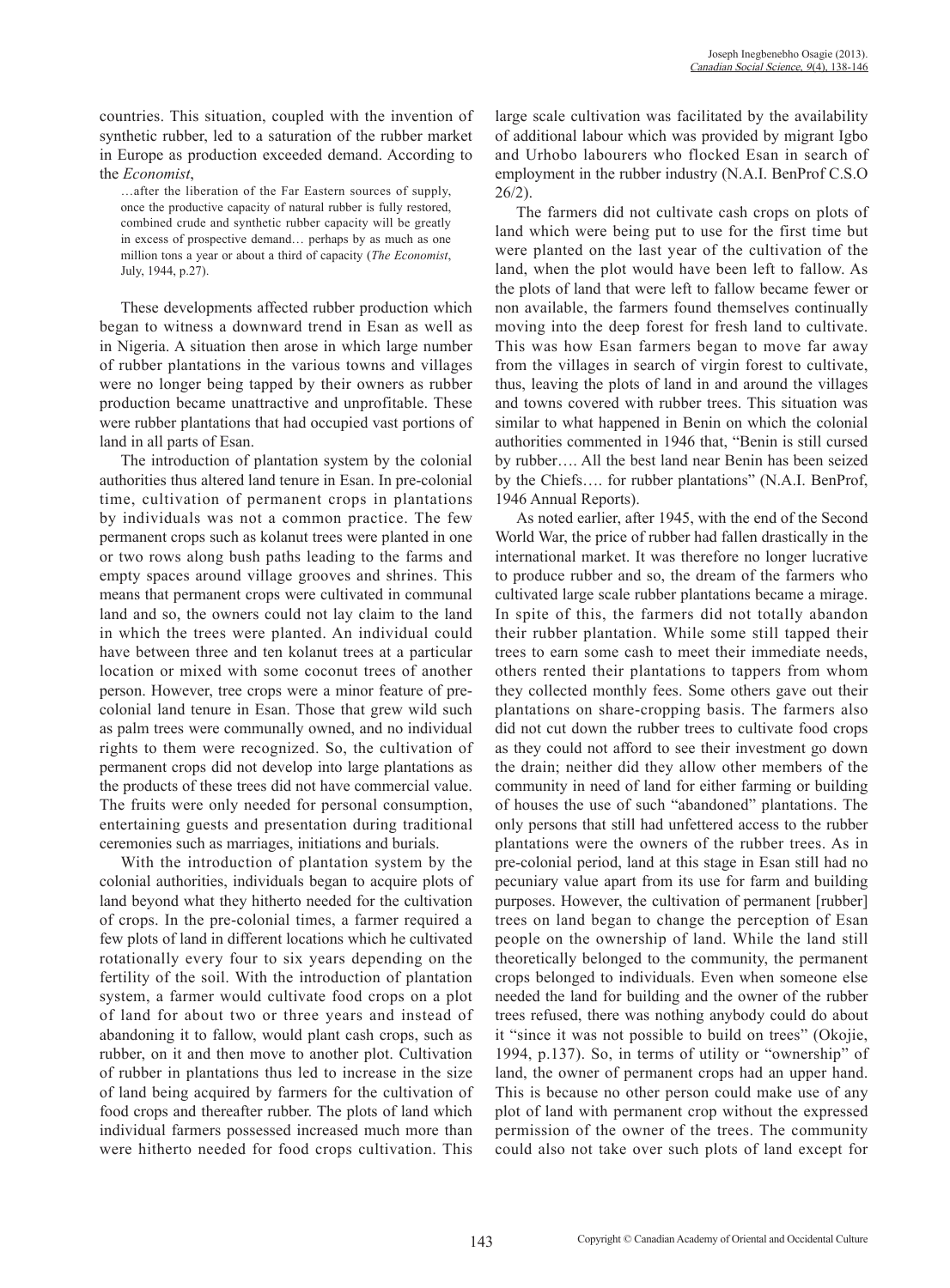communal purposes which were usually very rare at the time. Thus, just as rubber cultivation increased the size of land being acquired by farmers, it also increased the permanency of land right, creating *de facto* ownership of the land under it (Fenske, 2010, p.12). Although land could not be sold as it did not have commercial value on its own, the rubber plantation on it could be alienated temporarily, by rental, pledge, sharecrop or permanently by sale or inheritance. (Ibid) Thus, the "cat and mouse" game between the plantation owners on the one hand and the other indigenes and community on the other over land ownership continued until the emergence of a new trend – demographic changes - which was also the product of colonial rule completely altered land tenure in Esan.

### **DEMOGRAPHIC CHANGES**

The advent of the British and the introduction of cash crop production (money economy) saw the expansion, both in size and volume of some markets and towns in Esan especially, as it was in these markets and towns that the cash crops were sold to produce buyers. Produce buyers travelled from one market to the other, buying produce such as rubber, palm oil and kernels which they in turn sold to the foreign trading firms at their stations located in some major Esan towns such as Ekpoma, Irrua Ubiaja and Uromi. It was also from these towns that distributors and agents of foreign firms sold imported merchandise to retailers and consumers who came from all over Esan.

In the late 1940s when cash crops production was no longer lucrative, the farmers began to cultivate food crops such as rice and cassava which were becoming popular with the increasing population of urban dwellers. As the production of these crops exceeded local demands, the surplus were then sold to middle men in these markets from where they conveyed them to other towns such as Benin, Sapele, Warri and even as far as major towns in Yorubaland and Hausaland (Osagie, 2004, pp.226-230). Non-indigenous traders began to patronize some major markets in Esan in search of different types of foodstuffs. On market days in these towns, a number of vehicles loaded with foodstuffs for onward transportation to other parts of the country could be seen. The increase in the volume of trade naturally led to the expansion of these markets and the towns in which they were located.

As has already been mentioned, trade brought a lot of non-indigenous traders – Hausa, Igbo and Yoruba to most of the major towns in Esan. These traders rented shops and warehouses in areas close to the markets. Some others rented locked and open shops in the markets. Later a number of them mostly the Yoruba and Hausa began to settle permanently in some market towns. These set of traders began to request for plots of land in places close to the market or the outskirt of the town from indigenous people to build their personal houses which they used as

residence as well as shops and warehouses. The first set of towns that witnessed large influx of non-indigenous traders in Esan, at this time, were Ekpoma, Illishi, Irrua, Ubiaja and Uromi.

Another factor that contributed to the expansion of these towns was that the two major foreign trading firms; United African Company (U.A.C.) and John Holt established trading stations in these towns. The Niger Company (later known as U.A.C.) was the first to establish a trading station at Illushi, a coastal Esan town in 1896 while John Holt had it first foothold in Esan in 1915 when it also established a trading station also at Illushi (N.A.I. 1982, p.xvi). The headquarters of colonial government in Ishan (Esan) Division - was Ubiaja and this brought a lot of people who included colonial officials and other workers into the town. The establishment of a rice mill in Ekpoma in November, 1941 by colonial authorities also added new economic impetus which attracted indigenous and non-indigenous people to the town (N.A.I. BenProf, 1941, pp.11-12).

Timber exploitation which commenced in the late 1920s was another factor that brought a lot of people into Esan. Four foreign firms namely; African Timber and Plywood Limited (A.T.& P) owned by the United African Company (U.A.C.), Messrs I.T. Palmer, Nigerian Hardwood and British West African Timber Company were engaged in timber exploitation in Esan. By 1940 these companies had in their employment, about 3000 labourers and unskilled workers most of whom were non-indigenes of Esan. In his 1940 Annual Reports, the District Officer, Ishan Division, reported that,

… about 3000 labourers are employed in timber camps worked by the United African Company, The Nigerian Hard Wood Limited and the British West Africa Timber Company. Most of the men employed are Ibos (N.A.I. BenProf, 1949, pp.15-16).

With employment opportunities, especially in the emerging urban areas, some individuals in the interior began to migrate into these towns either to seek employment or participate in the new economic opportunities which the new towns offered. Some of these migrants took up employment as clerks, interpreters, messengers, cooks, junior administrators while others joined the army and police. Others were engaged in self employment and in this group were artisans and craftsmen. Within a short space of time, there emerged a new class of people - middle class – whose demand for land in the emerging urban areas affected the land tenure in Esan. This scenario is aptly captured by Falola *et. al*.,

... employment opportunities abounded more in the urban centres than in the rural areas. Since the towns had the commercial firms, banking institutions, civil service and other public service headquarters, they had more openings for paid employment…. The population growth in urban centres also created opportunities for self-employment for various people, notably, traders, artisans and craftsmen, hoteliers, tailors and other whose skills were needed by the urban population. Indeed, to feed and cater for the needs of this population, complex systems of trade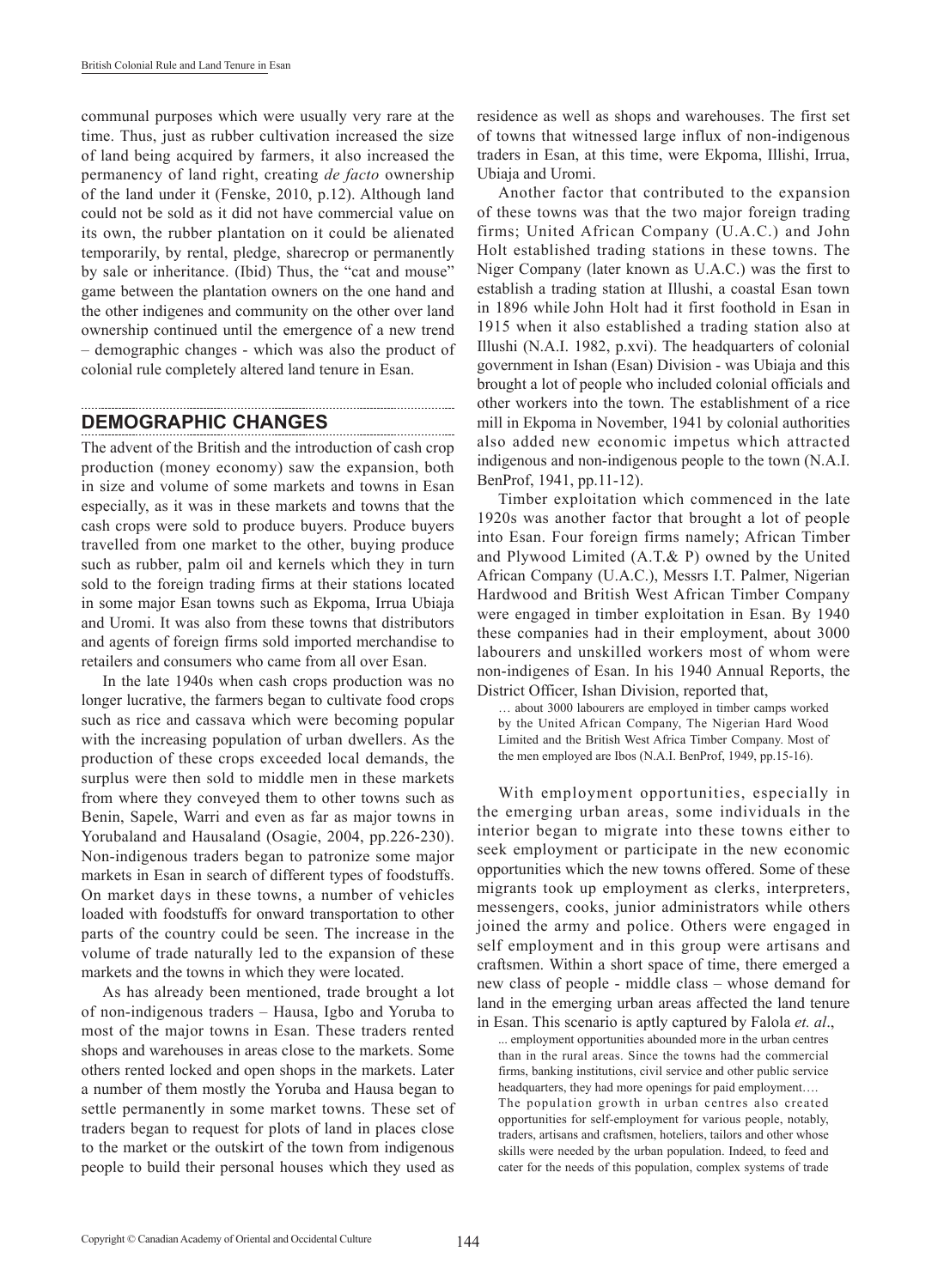and apprenticeship developed, thereby drawing more and more people from the rural areas to the urban centres. (Falola, 1991, p.45).

This situation elevated these towns to new economic heights over and above the other towns which had no such opportunities. These changes as described by a geographer were also true of Esan,

For the inland peoples, the European factories represented a new experience. They were permanent centres and offered daily opportunities for exchange…. With their great advantages of opportunity and frequency, these centres and their associated markets grew rapidly at the expense of the traditional markets…. (Uku, 1967, p.658)

As commercial and administrative activities expanded in major towns in Esan, some people began to recognize the economic importance of accommodation and so began to build houses which they rented out to indigenous and non-indigenous workers as well as traders in the towns. This situation increased the demands for land in these towns. However, the non-indigenes, as it was in the past, had to seek for land from the indigenes whose plots of land were located in and around the towns. As most of the land close to the markets and commercial centres had rubber plantations, these land seekers had to approach the plantation owners rather than the community leaders. As a result of their investments on the land, the plantation owners were no longer ready to give them out *gratis*. So, they began to demand money in exchange for their plantations. This was not only the beginning of individuals laying permanent claims to land, but it was also the beginning of the commercialization [total alienation] of land in Esan. It was not only strangers that were in need of land for building of houses and other purposes in the urban centres, but also indigenes, especially those who lived in the interior or other cities, who also wanted to take advantage of the new economic benefit that the urban centres provided. Such individuals had to also obtain land from those who owned plantations near the urban centres unlike in the past when they had to approach their relations or community leaders. However, as people were still conscious of the fact that traditionally, individuals had no authority to alienate land, no mention of land was usually made in the agreements that were entered into between the sellers and the buyers. What was usually mentioned was simply "rubber plantation". The impression was thus created that the sellers were not alienating land but their rubber plantations as nobody wanted to be seen as exchanging land for money. On the other hand, the buyers of such plantations were usually not interested in the rubber trees but the plots of land which they wanted to utilized for other purposes. From such transactions, the rubber trees and the plots of land were transferred perpetually to the buyers. The rubber trees were immediately cut down and the plot utilized for other purposes such as building of houses, shops or warehouses without anybody asking questions. In the past, such transaction would have been totally unacceptable to the community. This time around, almost everyone in the community including the traditional rulers, were involved in the selling and buying of "rubber plantations" with no one invoking traditional sanctions against the sellers. So, like the situation in Benin, (Igbafe, 1979, pp.338-374) the cultivation of cash crops became the major means of converting communal land into private ownership in Esan. With this trend, individuals began to lay permanent claims to the land on which they had permanent crops especially rubber. Although they were not laying claims to the land but they were laying claims to the rubber trees on it; there was no doubt that land tenure system in Esan was gravitating towards individual ownership. This was because individuals, in the guise of disposing of their rubber trees, were actually alienating land. The right of alienation is a major factor which Nwabueze identifies as evidence of ownership of any land. In his words:

With increasing commercialization, land has become a fertile source of income in the form of periodic rent or lump sum payment. This assumes of course the marketability of land, in otherwords, that the owner has power to alienate. It may be said that the most conclusive way in which a person can demonstrate that he is the owner of a thing is if he can alienate it outright to any one he likes. The real essence of ownership lies therefore in the power of alienation; it connotes essentially the totality of the rights of disposal over a thing. The right of disposal is not only the most conclusive but also the most valuable incident of ownership (Nwabueze, 1982, p.7).

Even up to the 1970s when the Federal military government promulgated the Land Use Decree (Agbosu, 1988, pp.1-43), which vested all the land in the country on State governments, plots of land were still being sold in Esan in the guise of "rubber plantations".

# **CONCLUSION**

Attempt has been made in this paper to establish the fact that in Esan, land had always been owned by individuals although it was generally believed that it belonged to the community. The moment an individual acquired a plot of land, either by inheritance or acquisition, it belonged to him and his progeny perpetually. Acquisition of land was derived mainly from utility. However, nobody had the power transfer land either temporarily or permanently to stranger without authorization of those at the helm of affairs in the community.

The coming of the British and the introduction of plantation system changed the concept of land ownership in Esan. Plantation system entailed the cultivation of permanent crops such as rubber and palm trees on land by farmers. With the existence of permanent trees on land, the farmer had to continually search for fresh plots of land for cultivation of food crops as the older plots had been occupied by rubber trees. Some enterprising